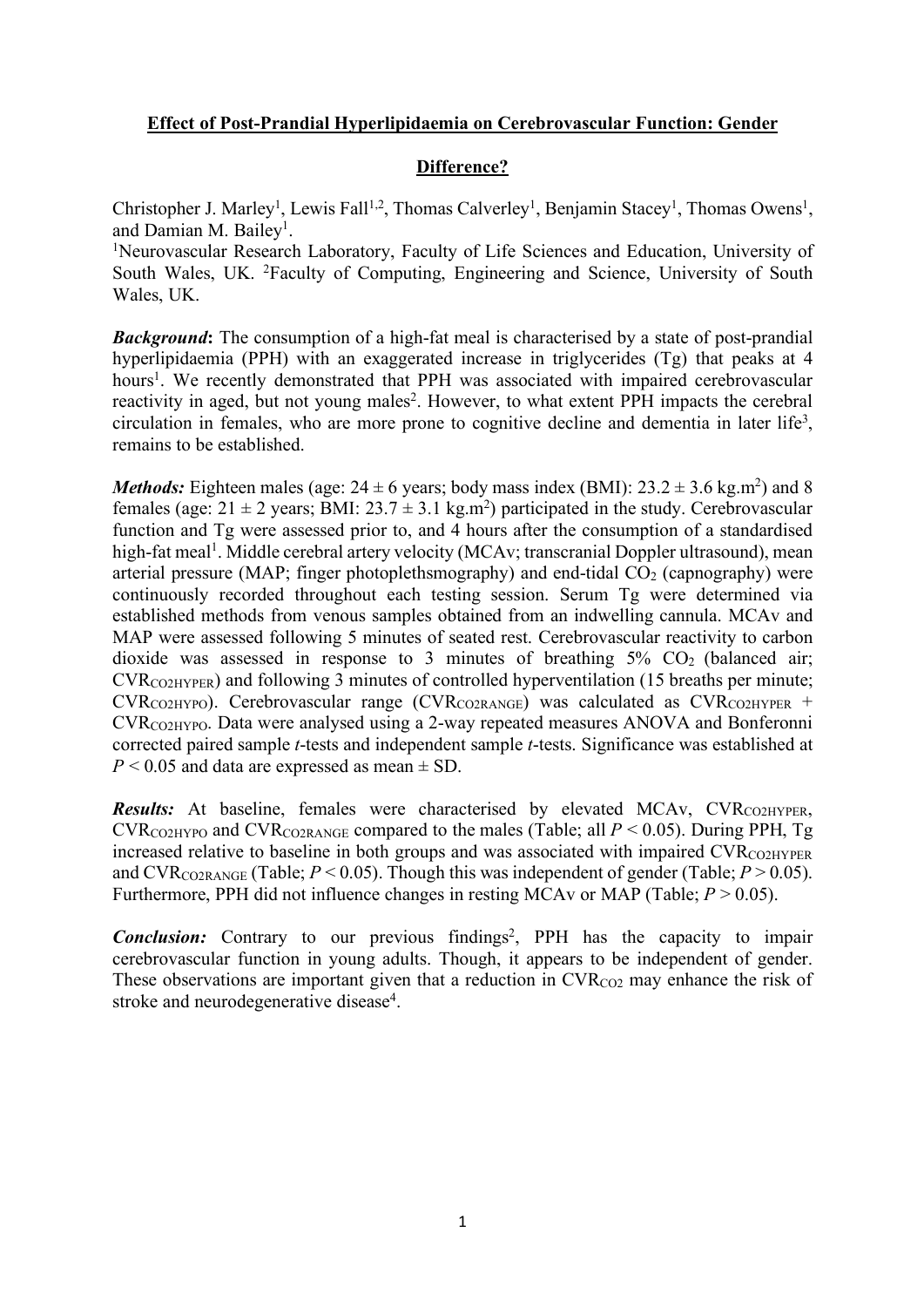## *References*

1 Patsch *et al.* (1983) *PNAS*; **80**, 1449-1453. 2 Marley *et al.* (2017) *Clin Sci*; **131**, 2807-2812. 3Andersen *et al.* (1999) *Neurology*; **53**, 1992-1997. 4Gupta *et al.* (2012) *Stroke*; **43**, 2884-2891.